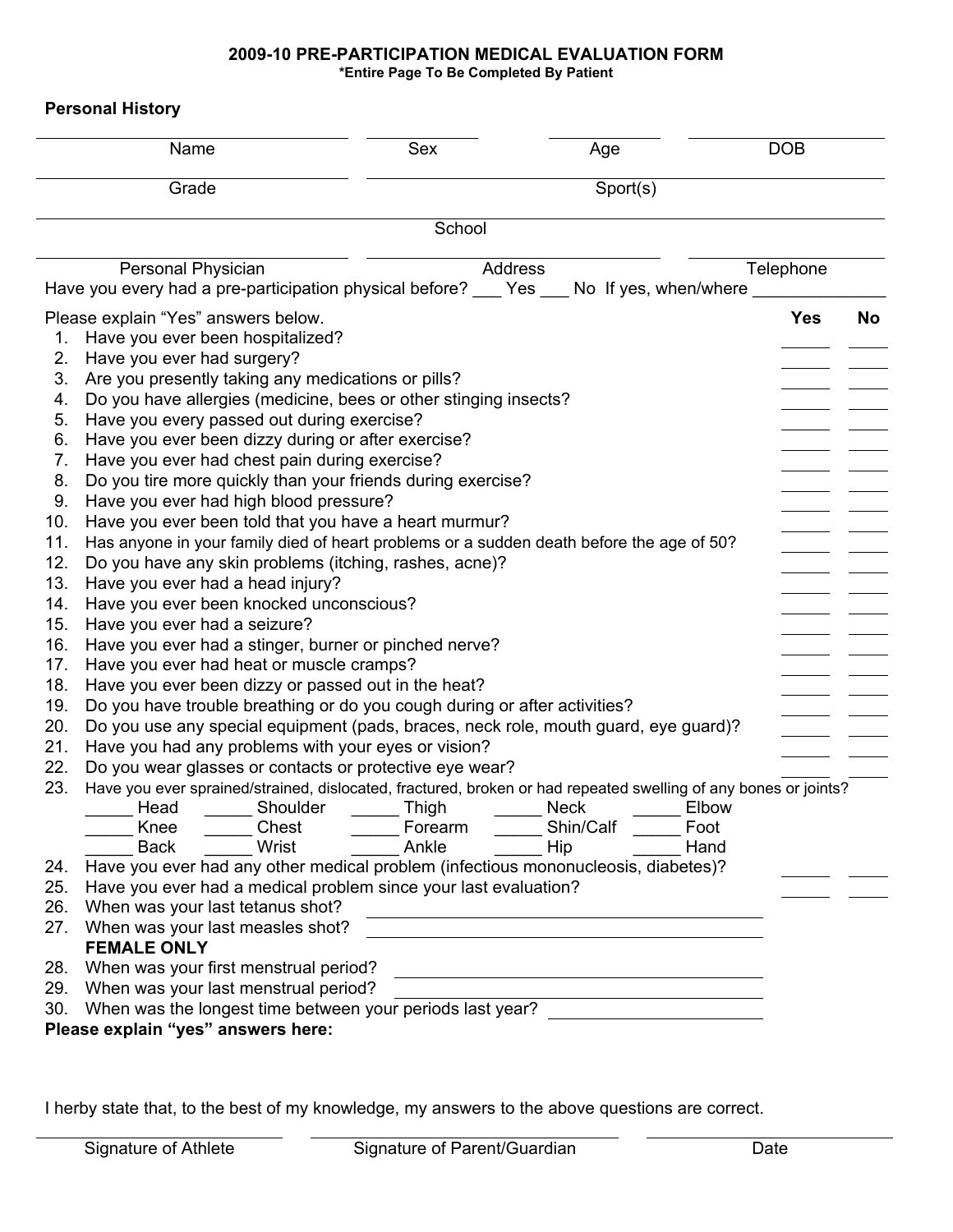| Name:                              |                                                             |        | School: |                                                                                                      |  |
|------------------------------------|-------------------------------------------------------------|--------|---------|------------------------------------------------------------------------------------------------------|--|
|                                    | Information below is to be completed by medical staff only. |        |         |                                                                                                      |  |
|                                    |                                                             |        |         |                                                                                                      |  |
|                                    | Vision R 20/_____ L 20/______ Corrected? _____ Yes _____ No |        |         | Pupils __________                                                                                    |  |
|                                    |                                                             |        |         |                                                                                                      |  |
| <b>Musculoskeletal Examination</b> |                                                             |        |         |                                                                                                      |  |
|                                    |                                                             |        |         |                                                                                                      |  |
|                                    |                                                             |        |         | Been to Physician in past 2 years for muscle, joint, or bone pain? ____ No ____ Yes: _______________ |  |
|                                    |                                                             | Normal |         | <b>Abnormal Findings</b>                                                                             |  |
| Neck/Back                          |                                                             |        |         |                                                                                                      |  |
| <b>Upper Extremities</b>           |                                                             |        |         |                                                                                                      |  |
| <b>Lower Extremities</b>           |                                                             |        |         |                                                                                                      |  |
| <b>General Strength</b>            |                                                             |        |         |                                                                                                      |  |
| <b>General Flexibility</b>         |                                                             |        |         |                                                                                                      |  |
|                                    |                                                             |        |         |                                                                                                      |  |
| <b>General Examination</b>         |                                                             |        |         |                                                                                                      |  |
|                                    |                                                             | Normal |         | <b>Abnormal Findings</b>                                                                             |  |
| Ears, Nose, Throat                 |                                                             |        |         |                                                                                                      |  |
| Heart                              |                                                             |        |         |                                                                                                      |  |
| Chest/Lungs                        |                                                             |        |         |                                                                                                      |  |
| Skin/Lymphatic                     |                                                             |        |         |                                                                                                      |  |
| Abdominal                          |                                                             |        |         |                                                                                                      |  |
| Genitalia/Hernia                   |                                                             |        |         |                                                                                                      |  |
| General Notes / Other:             |                                                             |        |         |                                                                                                      |  |
|                                    |                                                             |        |         |                                                                                                      |  |

# **Official Recommendation**

A. This athlete \_\_\_\_\_\_ **may** \_\_\_\_\_ **may not** compete in athletics based on the data gathered from this exam.

B. Prior to participation, treatment or follow-up on the following is **recommended** / **required** :

C. Recommend further consultation with \_\_\_\_\_\_\_\_\_\_\_\_\_\_\_\_\_\_\_\_\_\_\_\_\_\_\_\_\_\_\_\_\_\_\_\_\_\_\_\_\_\_\_\_\_\_\_\_\_\_\_\_\_\_\_

TSSAA Approved Examiner: (Print) \_\_\_\_\_\_\_\_\_\_\_\_\_\_\_\_\_\_\_\_\_\_\_\_\_\_ (Sign) \_\_\_\_\_\_\_\_\_\_\_\_\_\_\_\_\_\_\_\_\_\_\_\_ Date: \_\_\_\_\_\_\_\_\_\_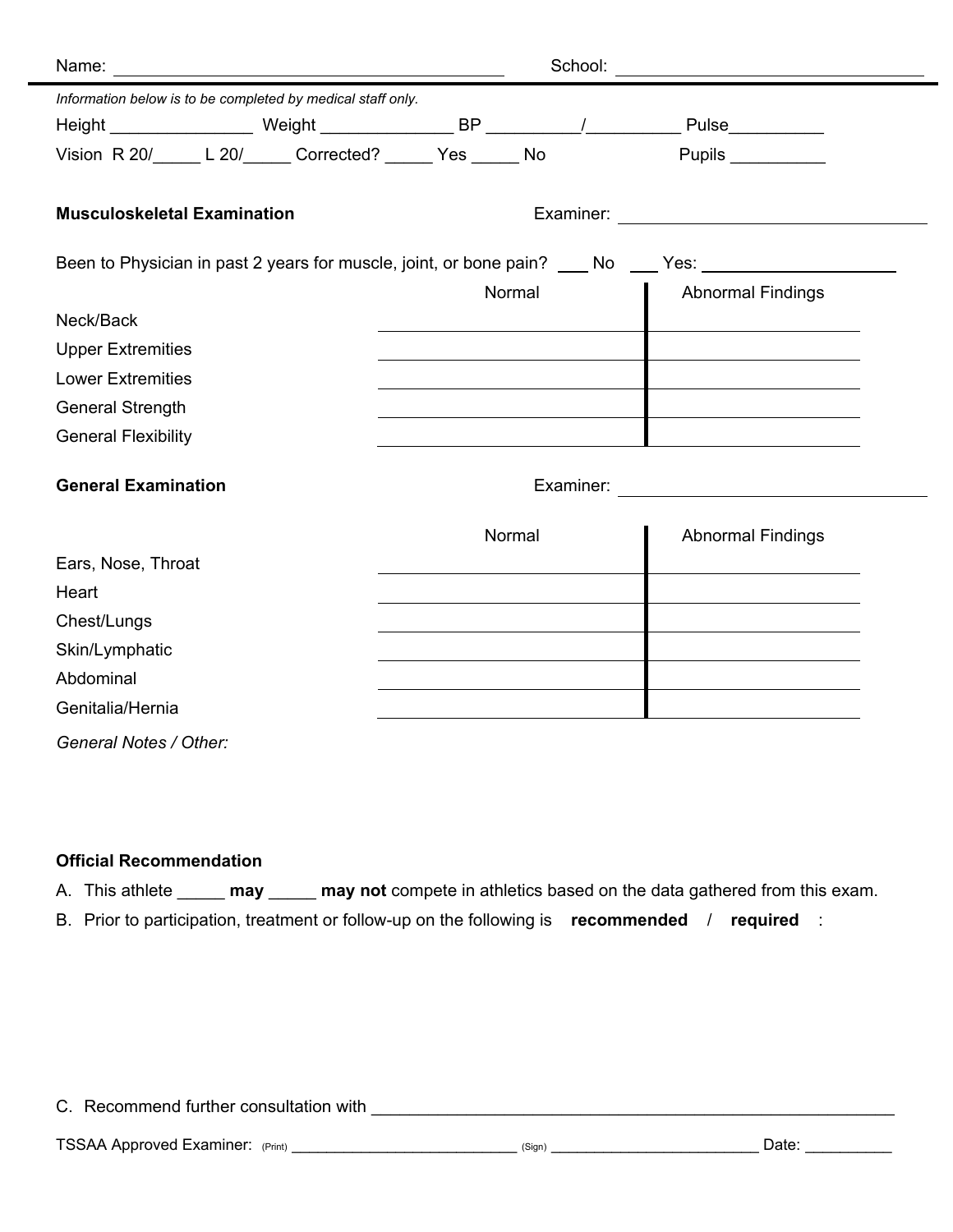## **TSSAA PRE-PARTICIPATION EVALUATION CLEARANCE FORM**

| NAME:                        |                                                                                                                                                                                                                                |  |                                                                                                                                                                 |
|------------------------------|--------------------------------------------------------------------------------------------------------------------------------------------------------------------------------------------------------------------------------|--|-----------------------------------------------------------------------------------------------------------------------------------------------------------------|
|                              |                                                                                                                                                                                                                                |  |                                                                                                                                                                 |
| Cleared without restriction  |                                                                                                                                                                                                                                |  |                                                                                                                                                                 |
|                              |                                                                                                                                                                                                                                |  | Cleared, with recommendations for further evaluation or treatment for:                                                                                          |
|                              |                                                                                                                                                                                                                                |  |                                                                                                                                                                 |
|                              |                                                                                                                                                                                                                                |  | _______ Not cleared for ___________ All sports ______________ Certain Sports: ________________________________                                                  |
| <b>EMERGENCY INFORMATION</b> |                                                                                                                                                                                                                                |  |                                                                                                                                                                 |
|                              |                                                                                                                                                                                                                                |  |                                                                                                                                                                 |
|                              |                                                                                                                                                                                                                                |  |                                                                                                                                                                 |
|                              |                                                                                                                                                                                                                                |  | IMMUNIZATIONS (eg. tetanus/diphtheria; measles, mumps, rubella; hepatitis A, B; influenza; pneumococcal; meningococcal; varicella)                              |
|                              |                                                                                                                                                                                                                                |  |                                                                                                                                                                 |
|                              |                                                                                                                                                                                                                                |  |                                                                                                                                                                 |
|                              |                                                                                                                                                                                                                                |  |                                                                                                                                                                 |
|                              | Signature of TSSAA Approved Examiner: Signature of TSSAA Approved Examiner:                                                                                                                                                    |  |                                                                                                                                                                 |
|                              |                                                                                                                                                                                                                                |  |                                                                                                                                                                 |
|                              | Adapted from American Academy of Family Physicians, American Academy of Pediatrics, American College of Sports Medicine, American Medical Society for Sports                                                                   |  |                                                                                                                                                                 |
|                              | Medicine, American Orthopaedeic Society for Sports Medicine, & American Ortheopathic Academy of Sports Medicine 2004 PPE Form.                                                                                                 |  |                                                                                                                                                                 |
|                              | <b>TSSAA PRE-PARTICIPATION EVALUATION</b>                                                                                                                                                                                      |  | <b>CLEARANCE FORM</b>                                                                                                                                           |
|                              |                                                                                                                                                                                                                                |  |                                                                                                                                                                 |
|                              |                                                                                                                                                                                                                                |  |                                                                                                                                                                 |
| Cleared without restriction  |                                                                                                                                                                                                                                |  |                                                                                                                                                                 |
|                              |                                                                                                                                                                                                                                |  | Cleared, with recommendations for further evaluation or treatment for: University of the Cleared, with recommendations for further evaluation or treatment for: |
|                              |                                                                                                                                                                                                                                |  |                                                                                                                                                                 |
|                              |                                                                                                                                                                                                                                |  |                                                                                                                                                                 |
|                              |                                                                                                                                                                                                                                |  |                                                                                                                                                                 |
|                              |                                                                                                                                                                                                                                |  |                                                                                                                                                                 |
|                              |                                                                                                                                                                                                                                |  |                                                                                                                                                                 |
| <b>EMERGENCY INFORMATION</b> | Other Information: the contract of the contract of the contract of the contract of the contract of the contract of the contract of the contract of the contract of the contract of the contract of the contract of the contrac |  |                                                                                                                                                                 |
|                              |                                                                                                                                                                                                                                |  | IMMUNIZATIONS (eg, tetanus/diphtheria; measles, mumps, rubella; hepatitis A, B; influenza; pneumococcal; meningococcal; varicella)                              |
|                              |                                                                                                                                                                                                                                |  |                                                                                                                                                                 |
|                              |                                                                                                                                                                                                                                |  |                                                                                                                                                                 |

Adapted from American Academy of Family Physicians, American Academy of Pediatrics, American College of Sports Medicine, American Medical Society for Sports Medicine, American Orthopaedeic Society for Sports Medicine, & American Ortheopathic Academy of Sports Medicine 2004 PPE Form.